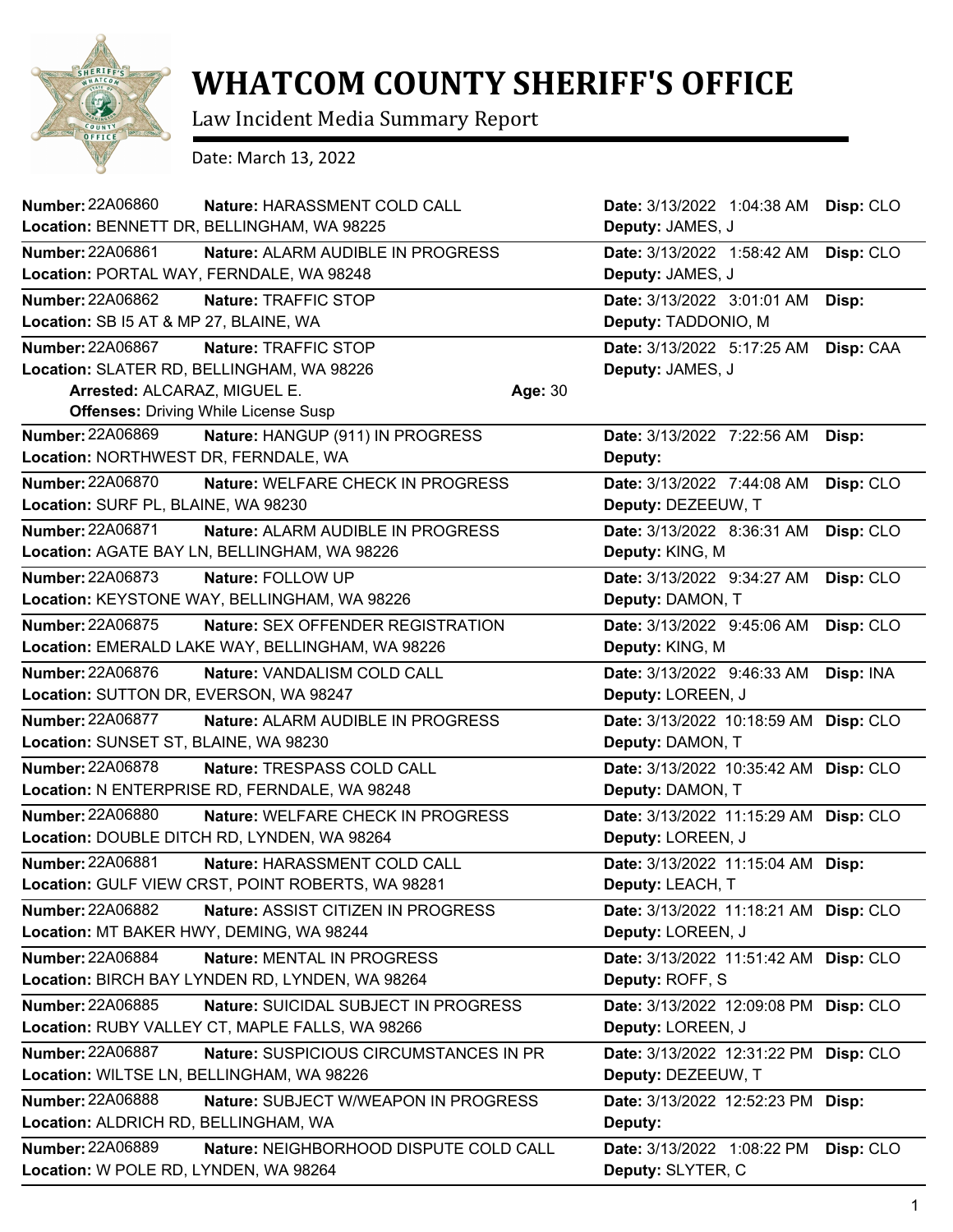| Number: 22A06890<br><b>Nature: SENILE SUBJECT IN PROGRESS</b>                                    | Date: 3/13/2022 1:15:09 PM Disp:                                |
|--------------------------------------------------------------------------------------------------|-----------------------------------------------------------------|
| Location: STARRY RD, BELLINGHAM, WA                                                              | Deputy:                                                         |
| <b>Number: 22A06891</b><br>Nature: SENILE SUBJECT IN PROGRESS                                    | Date: 3/13/2022 1:21:20 PM<br>Disp:                             |
| Location: STARRY RD, BELLINGHAM, WA                                                              | Deputy:                                                         |
| <b>Number: 22A06892</b><br>Nature: SUSPICIOUS PERSON IN PROGRESS                                 | Date: 3/13/2022 1:23:57 PM<br>Disp: CLO                         |
| Location: BIRCH BAY SQUARE ST, BLAINE, WA 98230                                                  | Deputy: BROWN, E                                                |
| <b>Number: 22A06894</b><br>Nature: SUSPICIOUS CIRCUMSTANCES COLD                                 | Date: 3/13/2022 1:35:23 PM<br>Disp: CLO                         |
| Location: VAN WYCK RD, BELLINGHAM, WA 98226                                                      | Deputy: HENTZ, J                                                |
| Number: 22A06895<br>Nature: TRESPASS COLD CALL                                                   | Date: 3/13/2022 1:37:51 PM<br>Disp: CLO                         |
| Location: N ENTERPRISE RD, FERNDALE, WA                                                          | Deputy: DAMON, T                                                |
| <b>Number: 22A06896</b><br>Nature: ASSIST AGENCY IN PROGRESS                                     | Date: 3/13/2022 1:38:19 PM<br>Disp: CLO                         |
| Location: W BAKERVIEW RD, BELLINGHAM, WA 98226                                                   | Deputy: HENTZ, J                                                |
| <b>Number: 22A06897</b><br>Nature: REFER TO WSP IN PROGRESS                                      | Date: 3/13/2022 2:46:50 PM<br>Disp:                             |
| Location: GUIDE MERIDIAN & WISER LAKE RD, WA                                                     | Deputy:                                                         |
| <b>Number: 22A06898</b><br>Nature: REFER TO OTHER AGENCY COLD CAL                                | Date: 3/13/2022 3:19:41 PM<br>Disp:                             |
| Location: ALDERGROVE RD & JACKSON RD, BLAINE, WA                                                 | Deputy:                                                         |
| <b>Number: 22A06899</b><br>Nature: FRAUD COLD CALL                                               | Date: 3/13/2022 3:27:49 PM<br>Disp: CLO                         |
| Location: SANTA FE TRL, MAPLE FALLS, WA 98266                                                    | Deputy: SLYTER, C                                               |
| <b>Number: 22A06900</b><br>Nature: REQUEST FOR LAW ENFORCEMENT                                   | Date: 3/13/2022 3:35:55 PM<br>Disp:                             |
| Location: KELLY RD, BELLINGHAM, WA                                                               | Deputy: LARSONCOOLEY, B                                         |
| <b>Number: 22A06901</b><br>Nature: MENTAL IN PROGRESS                                            | Date: 3/13/2022 3:45:32 PM<br>Disp: CLO                         |
| Location: KELLY RD, BELLINGHAM, WA 98226                                                         | Deputy: LARSONCOOLEY, B                                         |
| Number: 22A06902<br>Nature: MENTAL IN PROGRESS                                                   | Date: 3/13/2022 3:48:01 PM<br>Disp:                             |
| Location: KELLY RD, BELLINGHAM, WA                                                               | Deputy:                                                         |
| <b>Number: 22A06903</b><br>Nature: WATCH FOR IN PROGRESS                                         | Date: 3/13/2022 4:14:00 PM<br>Disp:                             |
| Location: HANNEGAN RD & AXTON RD, BELLINGHAM, WA                                                 | Deputy:                                                         |
| <b>Number: 22A06905</b><br>Nature: WHATCOMM RECORD IN PROGRESS                                   | Date: 3/13/2022 5:47:20 PM<br>Disp:                             |
|                                                                                                  | Deputy:                                                         |
| Location: SURF PL, BLAINE, WA                                                                    |                                                                 |
| <b>Number: 22A06906</b><br>Nature: Not available.                                                |                                                                 |
| Location: SURF PL, BLAINE, WA                                                                    | Date: 3/13/2022 6:11:08 PM Disp:<br>Deputy:                     |
| <b>Number: 22A06907</b>                                                                          |                                                                 |
| Nature: REFER TO OTHER AGENCY IN PROGR<br>Location: GREENWOOD AV, BELLINGHAM, WA                 | Date: 3/13/2022 6:16:26 PM<br>Disp:<br>Deputy:                  |
| <b>Number: 22A06908</b>                                                                          |                                                                 |
| Nature: IMPOUND PRIVATE IN PROGRESS<br>Location: MT BAKER HW, DEMING, WA                         | Date: 3/13/2022 6:29:42 PM<br>Disp:                             |
| <b>Number: 22A06909</b><br>Nature: SECURITY CHECK IN PROGRESS                                    | Deputy:                                                         |
| Location: HOLLYWOOD AVE, BELLINGHAM, WA 98225                                                    | Date: 3/13/2022 6:44:41 PM<br>Disp:<br>Deputy: HEYSTEK, L       |
| Number: 22A06910                                                                                 |                                                                 |
| Nature: DOMESTIC VERBAL COLD CALL<br>Location: BARR RD, FERNDALE, WA 98248                       | Date: 3/13/2022 6:51:07 PM<br>Disp: CLO<br>Deputy: INGERMANN, N |
|                                                                                                  |                                                                 |
| Number: 22A06911<br>Nature: SUSPICIOUS CIRCUMSTANCES COLD                                        | Date: 3/13/2022 6:51:18 PM<br>Disp:                             |
| Location: GUIDE MERIDIAN, BELLINGHAM, WA                                                         | Deputy: SLYTER, C                                               |
| Number: 22A06912<br>Nature: ASSIST AGENCY IN PROGRESS<br>Location: SALISH RD, BLAINE, WA 98230   | Date: 3/13/2022 7:00:29 PM<br>Disp: CLO<br>Deputy: BROWN, E     |
|                                                                                                  |                                                                 |
| Number: 22A06915<br>Nature: SEX OFFENDER REGISTRATION                                            | Date: 3/13/2022 8:19:17 PM<br>Disp: CLO                         |
| Location: AARON CT, BELLINGHAM, WA 98226                                                         | Deputy: DOUGLAS, J                                              |
| <b>Number: 22A06917</b><br>Nature: SEX OFFENDER REGISTRATION                                     | Date: 3/13/2022 8:34:21 PM<br>Disp: CLO                         |
| Location: ALDRICH RD, BELLINGHAM, WA 98226                                                       | Deputy: BROWN, E                                                |
| <b>Number: 22A06918</b><br>Nature: MENTAL COLD CALL<br>Location: GRAND AVE, BELLINGHAM, WA 98225 | Date: 3/13/2022 8:33:35 PM<br>Disp: CLO<br>Deputy: NIELSEN, A   |